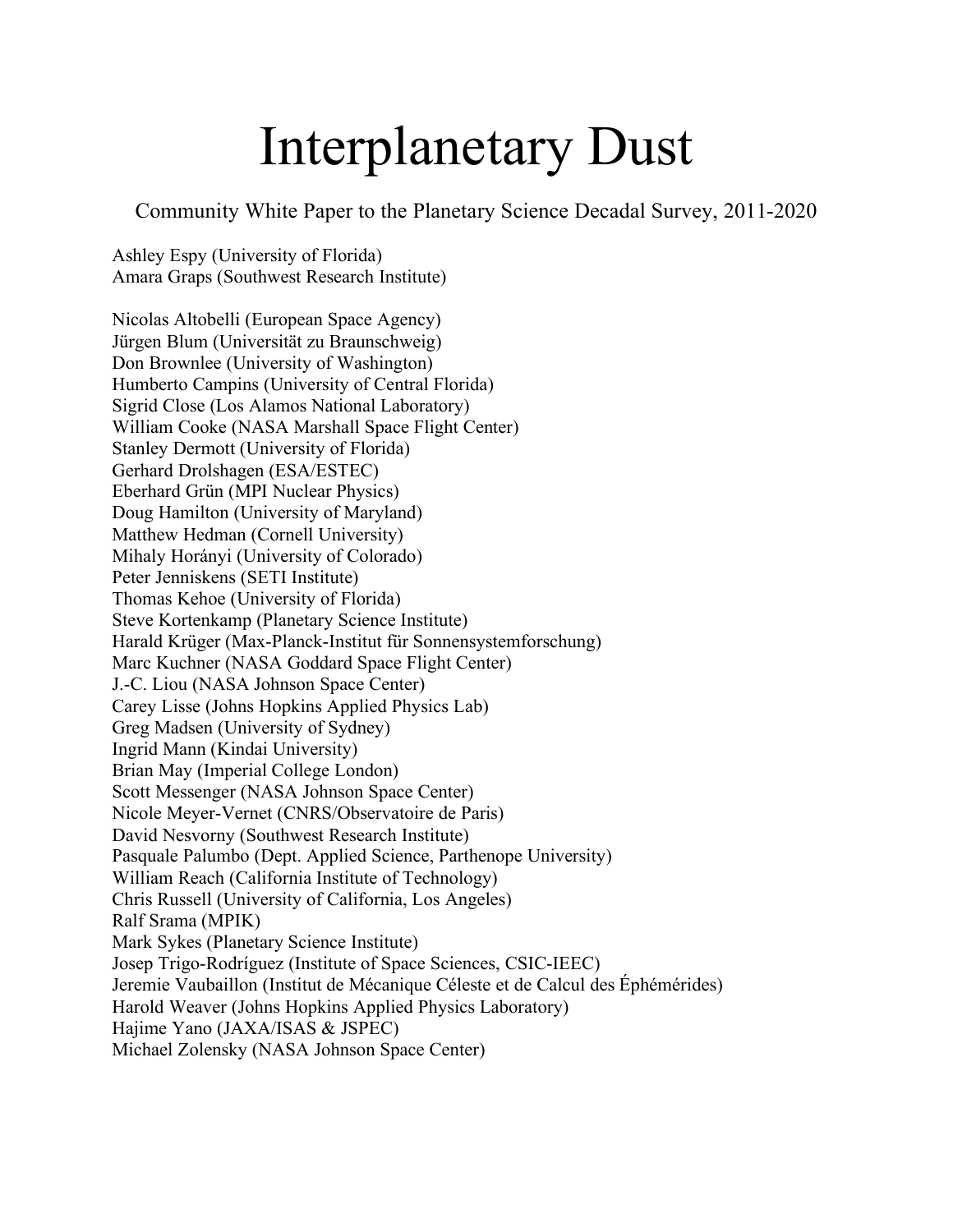#### **Abstract**

Imagine a box filled with particles from hundreds of thousands of small bodies throughout the solar system, including asteroids, comets, Trojans, Centaurs, KBOs and even from other stars. Each particle contains information about the object from which it came and the space environment through which it has traveled. Largely collected near the Earth's orbit and on the Earth itself, this box of particles represents the most inexpensive sample return mission from a diversity of targets — some beyond the reach of any spacecraft. Linking particles to specific or classes of sources is a major challenge, but compositional and dynamical clues provide many of the insights needed to accomplish this.

#### **I. Subdiscipline Overview**

The interplanetary dust complex is a compositionally and dynamically diverse population stemming from a range of sources. This complex includes cometary dust, asteroidal dust, and Kuiper belt dust plus other smaller contributors. The dust is continually replenished by cometary sublimation, asteroid collisions and other production mechanisms), while evolving dynamically due to radiation forces and planetary perturbations, and is ultimately removed by inter-particle collisions, planetary accretion and scattering, evaporation, sputtering, and ejection from the solar system. Interstellar dust is also flowing through the solar system, offering a tangible, physical link between our planetary system and the stars. The presence of the dust is detected in many different ways; via in-situ detections and collections in space, as well as from remote sensing (thermal emission, optical scattering, radar echo), as meteors in the Earth's atmosphere, and as collections of interplanetary dust particles (IDPs) and micrometeorites at the Earth, extracted from the ocean floors to the upper atmosphere. The diverse nature of interplanetary dust makes its study both interesting and complex. It is a multi-faceted research topic that brings together many branches of physics, chemistry, geology, and astronomy.

Most of what we know about the composition of interplanetary dust comes from IDPs collected in the atmosphere, which likely originate from both asteroids and comets. However, the sources of IDPs (asteroidal vs. cometary) are inferred indirectly from their mineralogy and bulk composition, as well as determining densities of meteors. Many IDPs have bulk elemental abundances that closely match those of CI or CM carbonaceous chondrite meteorites (Rietmeijer et al., 1998). On the other hand, many IDPs are C-rich, fragile, fine-grained assemblages of anhydrous materials similar to comets. In-situ analyses of interplanetary dust are sparse. The Cassini and Stardust missions provided a handful of dust spectra in interplanetary space (Krüger et al., 2004; Hillier et al., 2007). Much more is needed in order to construct a compositional inventory of interplanetary dust and establish the link to its sources: comets, asteroids, Kuiper belt objects (KBOs), and interstellar space.

The source populations contributing to the interplanetary dust complex are dynamically quite different. It is generally considered that dust particles produced from comets are on orbits with high inclination and eccentricity, and those stemming from asteroids are on lower inclination, more circular orbits. However, it has been shown that the orbits of cometary particles can be circularized by injection into interior Jovian mean-motion resonances (e.g., Liou and Zook, 1996), while those of large asteroidal particles can be dynamically excited by passage through mean-motion and secular resonances (e.g., Kehoe et al., 2002). In contrast, interstellar dust has been identified in part by its consistent direction of motion and high velocity.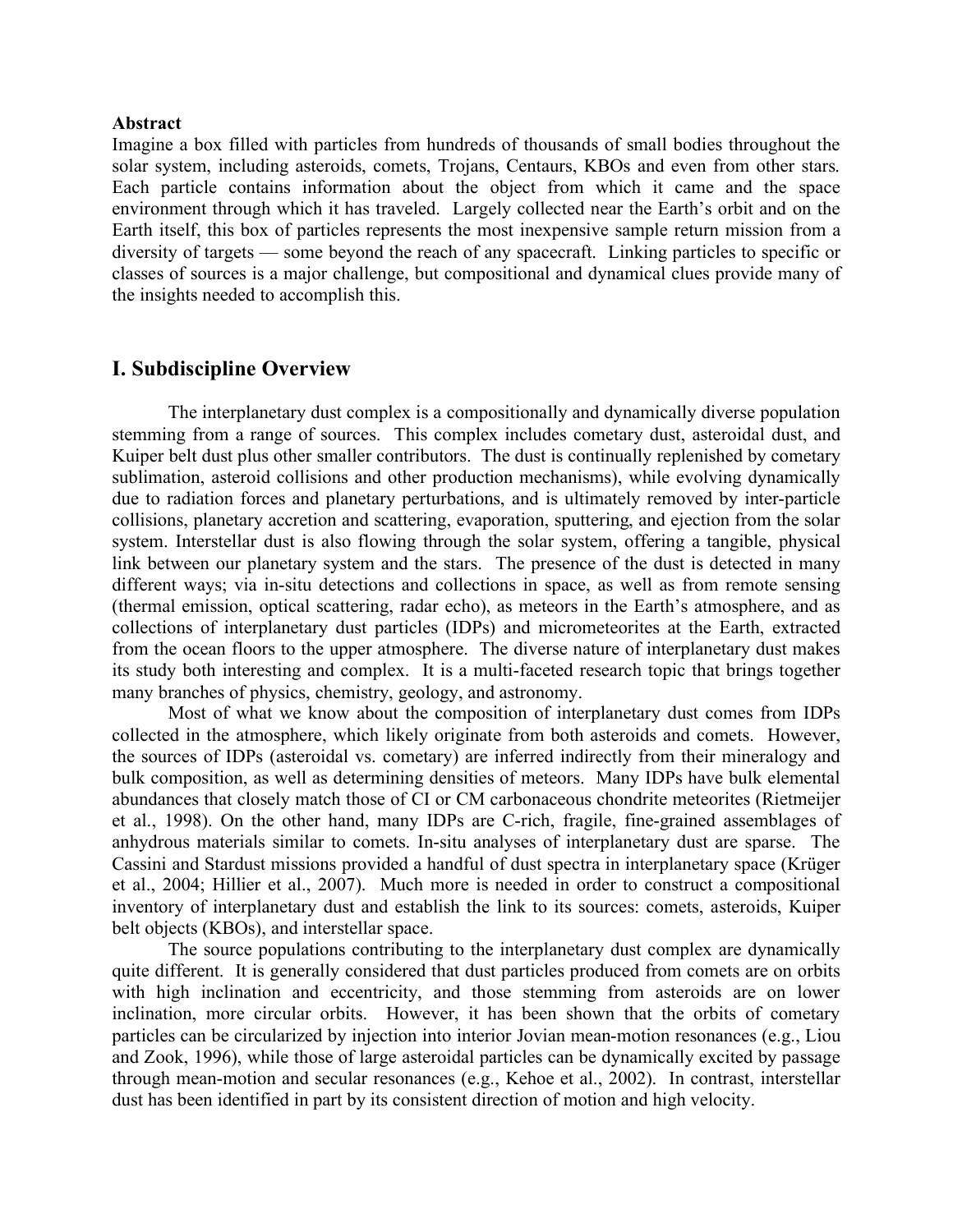The orbits of dust particles from an asteroid or comet evolve due to the forces of Poynting-Roberston light drag and solar wind drag, which cause the orbits of the dust to decay in semimajor axis and eccentricity into the inner solar system. Particles smaller than a few microns are blown out of the system under the effect of radiation pressure and solar wind interactions and are observed as β-meteoroids or streams of nano-dust. Material from the Kuiper belt also migrates through the solar system. As the particles are dynamically evolving, they are also undergoing mutual collisions with background cloud particles and thus the size distribution of particles in the cloud is evolving with both time and heliocentric distance. Linking IDPs to their source bodies can therefore be problematic and requires detailed dynamical modeling.

The successes of previous missions have improved our understanding of the zodiacal cloud. LDEF returned samples of dust in the near-Earth environment to the laboratory for study (Zook, 1991; Horz et al., 1995), as Stardust did for the dust flowing from active comet 81P/Wild 2 (Brownlee et al., 2006). Deep Impact created and observed dust freshly released from a cometary source in a high-speed cratering event (A'Hearn et al., 2005). During their interplanetary cruise phase, Galileo and Ulysses explored the interplanetary dust cloud in threedimensional space from Venus to Jupiter and from the ecliptic plane to the poles of the Sun (Grün et al., 1997; Krüger et al., 2007) and together with the old Pioneer 10, 11 and Helios data provided valuable input to modeling the dynamics of the zodiacal cloud (e.g. Divine, 1993; Staubach and Grün, 1995; Dikarev et al., 2005). Determining the detailed structure of the zodiacal cloud allows us to relate features of the cloud with sources and better understand dust production mechanisms. For example, the dust bands discovered by IRAS have been associated with asteroid families (Low et al., 1984), while the recent ejecta of comets create dust trails (Sykes et al., 1986) that evolve to produce meteor showers on the Earth (e.g., Jenniskens, 2008). The relative contributions of the different source populations to the interplanetary dust complex are still a matter of considerable debate. A better understanding of the origin and dynamics of the cloud is key to mitigating the hazards posed to spacecraft and satellites in near-Earth space. The zodiacal cloud also exhibits global structure such as a central offset, an inclined and warped plane of symmetry, and resonant rings that all result from planetary perturbations (e.g. Dermott et al., 2001). Information obtained by investigating the origin, structure, and evolution of the zodiacal cloud can also be exploited to gain a better understanding of debris disks and planetary systems around other stars.

# **II. Top-Level Scientific Questions**

**1. What is the detailed composition of interplanetary dust?** Because IDPs come from all types of small bodies in the solar system, the determination of the range and detail of their makeup provides information on the sources of the particles and direct evidence of the source composition. This also yields information on the conditions in which IDPs were formed and the origin and evolution of their source bodies.

- a. Identify the compositional differences between interplanetary dust particles of cometary, asteroidal, and Kuiper belt origin. How does the composition vary within each source population and region?
- b. What is the composition of interstellar grains sweeping through the solar system? Are the sources of interstellar dust particles single stars or a galactic mixture?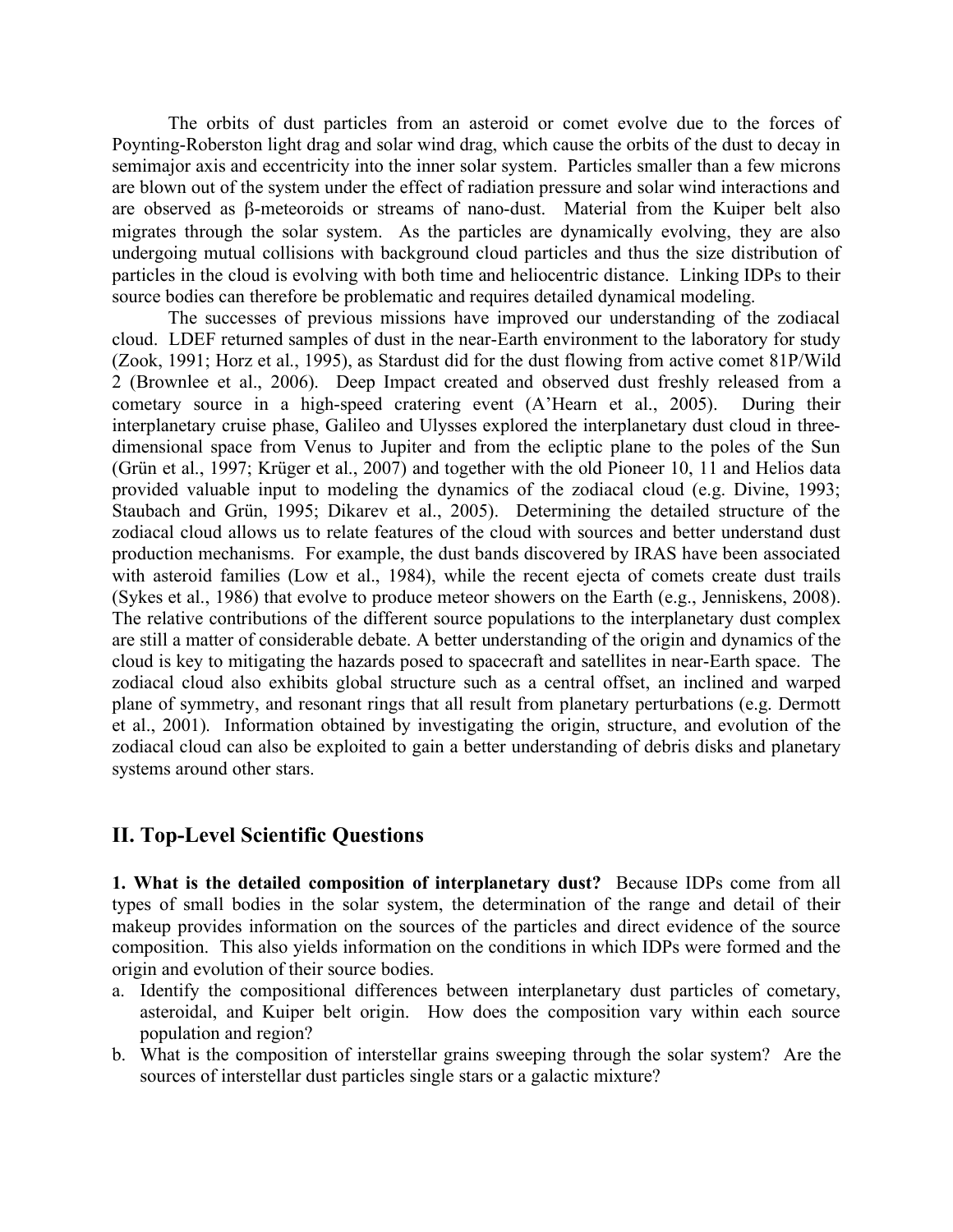**2. How are interplanetary dust particles generated, how do they evolve dynamically, and what are the dominant loss mechanisms?** The processes by which dust particles are generated by each source provides insight into the structure and physical properties of the parent body producing them. Understanding the life cycle of a dust particle allows us to link dust in a specific location with a source, and is therefore a key component in linking dust compositions to their source regions and parent bodies.

- a. What is the collisional environment in the asteroid and Kuiper planetesimal belts?
- b. How does the dynamical evolution of interplanetary dust particles affect their categorization into cometary- or asteroidal-type purely based on their orbits?
- c. How important are inter-particle collisions, radiation pressure, and Poynting-Robertson drag, and what is their role in the production of β-meteoroids and nano-particles?
- d. Which Near-Earth Objects (NEOs) are the parent bodies of our meteor showers? When were the meteoroid streams created? How did the meteoroid streams evolve to cause the meteor showers we now have at the Earth (and the Moon)? What are the differences and similarities between the characteristics of NEOs and meteoroids?

**3. What are the relative contributions of dust particles from each source to the zodiacal cloud as a whole?** The proportion of dust produced by different sources is reflected by the spatial distribution, particle size, heliocentric distance and latitude, and also provides information on the source body populations, such as their dynamical behavior or collisional environment. Understanding the sources of dust production informs us how we might expect the cloud to vary with time, characterizes the hazard posed to the near-Earth environment, and provides a model for understanding the observed production of dust in other planetary systems.

- a. What is the orbital and velocity distribution of dust particles in the inner solar system and what implications does this have for the impact threat to artificial satellites and the exploration of the lunar environment?
- b. Would the collisional breakup of a major asteroid result in a collisional cascade and cause a significant flare in the brightness of the zodiacal cloud? If so, how often does this occur?
- c. How does the flux of interstellar dust through the solar system change over time as the Sun moves through the galaxy, the local hot bubble, and nearby molecular clouds?

**4. What is the global structure of the cloud and how does it compare to exo-zodiacal clouds?** Understanding the spatial and density distribution of the cloud allows us to produce models that can be constrained by comparison to observations. The study of the zodiacal cloud also provides a benchmark for comparison to the observed distribution of dust in debris disks around other stars and models for their production and evolution. This relates to the nature of small bodies elsewhere in the universe and the process of planetary formation.

a. Does the Kuiper belt produce a cloud of cold dust similar to that seen around most other main sequence stars (cf. Vega)? What is the structure of this outer zodiacal cloud?

# **III. Required Research and Research Facilities**

The community needs continued R&A support of investigations into the nature of dust in the solar system. Specific areas to focus on are: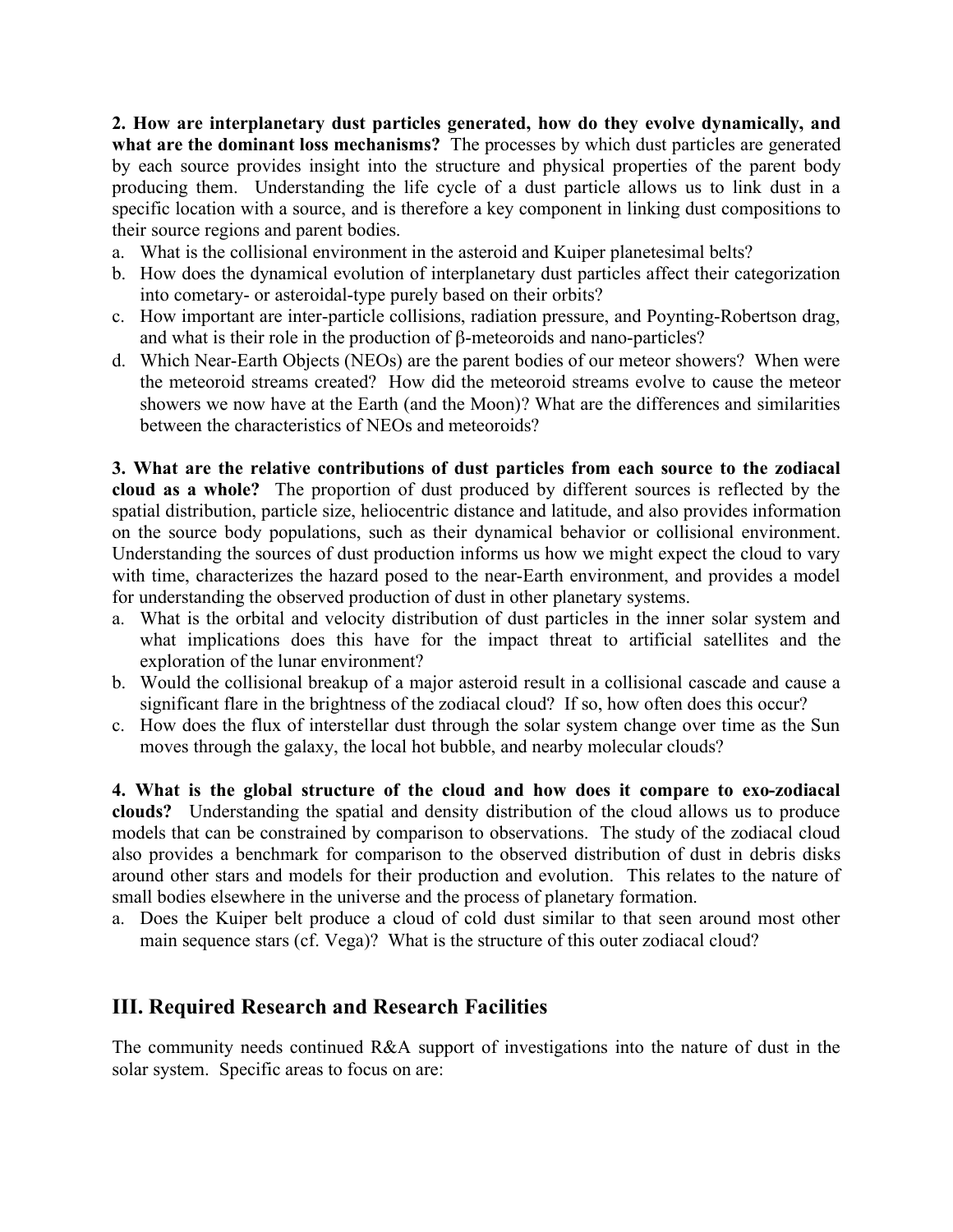## **Continued collection experiments including airborne, ice fields, and sedimentary deposits.**

An average of roughly 100 tonnes per day (Love and Brownlee, 1993) of interplanetary dust is accreted by the Earth (although not all of this material survives passage through the atmosphere unaltered). The Earth, therefore, acts a large-area collecting facility, sweeping up the particles, which can be collected by research aircraft that fly in the stratosphere, extracted from ice fields, or sedimentary core samples taken from the ocean floors. Support for continued retrieval of these particles is a relatively low-cost way to obtain samples of IDPs (Science Question 1).

### **Continued laboratory analysis of collected particles**

Laboratory analysis provides the ground truth for the properties of IDPs. The mineralogy, chemistry, and isotopic compositions of IDPs provide direct constraints on the origins and histories of their parent bodies. Such studies can reveal the nature of the parent body source materials, thermal history, extent of water:rock interaction, chemical evolution, and even timescales for these processes. The sizes, densities, polarization and composition of these particles improves understanding of the formation and survival of the IRAS infrared dust bands, the zodiacal light, processes in comet tails, and space weathering effects on asteroids and other airless bodies (Jessberger et al., 2001). Laboratory analyses of these samples are both broad in scope and extreme in detail, including atomic-scale mineralogy by transmission electron microscopy; chemical bonding state by infrared, Raman, and beamline spectroscopy; and isotopic compositions by ion microprobe. Continued support of such facilities is essential. Some specific measurements of interests include:

- a. Measurement of dust exposure times for particles using cosmogenic isotopes to determine the dynamical and collisional history of the particles (Science Question 2).
- b. Analysis of the long-term evolution of the interplanetary dust flux (Science Question 3) through measurements of  $He<sup>3</sup>$  in recovered sedimentary deposits (e.g., Farley, 2006).
- c. Identify the building blocks of the solar system build a full mineralogical and organic inventory of nebular and presolar materials by isotopic, mineralogical, and chemical studies of IDPs.

#### **Support for ground-based observation facilities and instruments**

Support for ground-based spectrometers that can obtain Doppler shifts of scattered solar Fraunhofer lines in the zodiacal light. Such instruments provide a unique opportunity to explore and monitor the large-scale kinematics of interplanetary dust in the inner solar system by providing dust particle trajectory and speed over a broad range of particle sizes and with large sky coverage (e.g., Hicks et al., 1974; Reynolds et al., 2004; Madsen et al., 2007; May, 2007). (Science Questions 2 and 3).

Support for radar and optical facilities that monitor that monitor the meteor environment, including both sporadic background and shower meteor showers (Science Questions 2 and 3). This must also include support for modeling that allows one to correlate the observed properties of the meteor (i.e. signal strength and altitude) with properties of the meteoroid/dust particle (i.e. mass, radius and density).

Support for continuing ground-based characterization of comet and transition object dust production. Comets are one of the primary sources of interplanetary dust in the inner solar system (Kresak and Kresakova, 1987; Lisse, 2004). However, the details of their dust production over their orbits and as they age is only superficially known. Detailed synoptic studies of a large number of comets at visible and thermal infrared wavelengths are needed to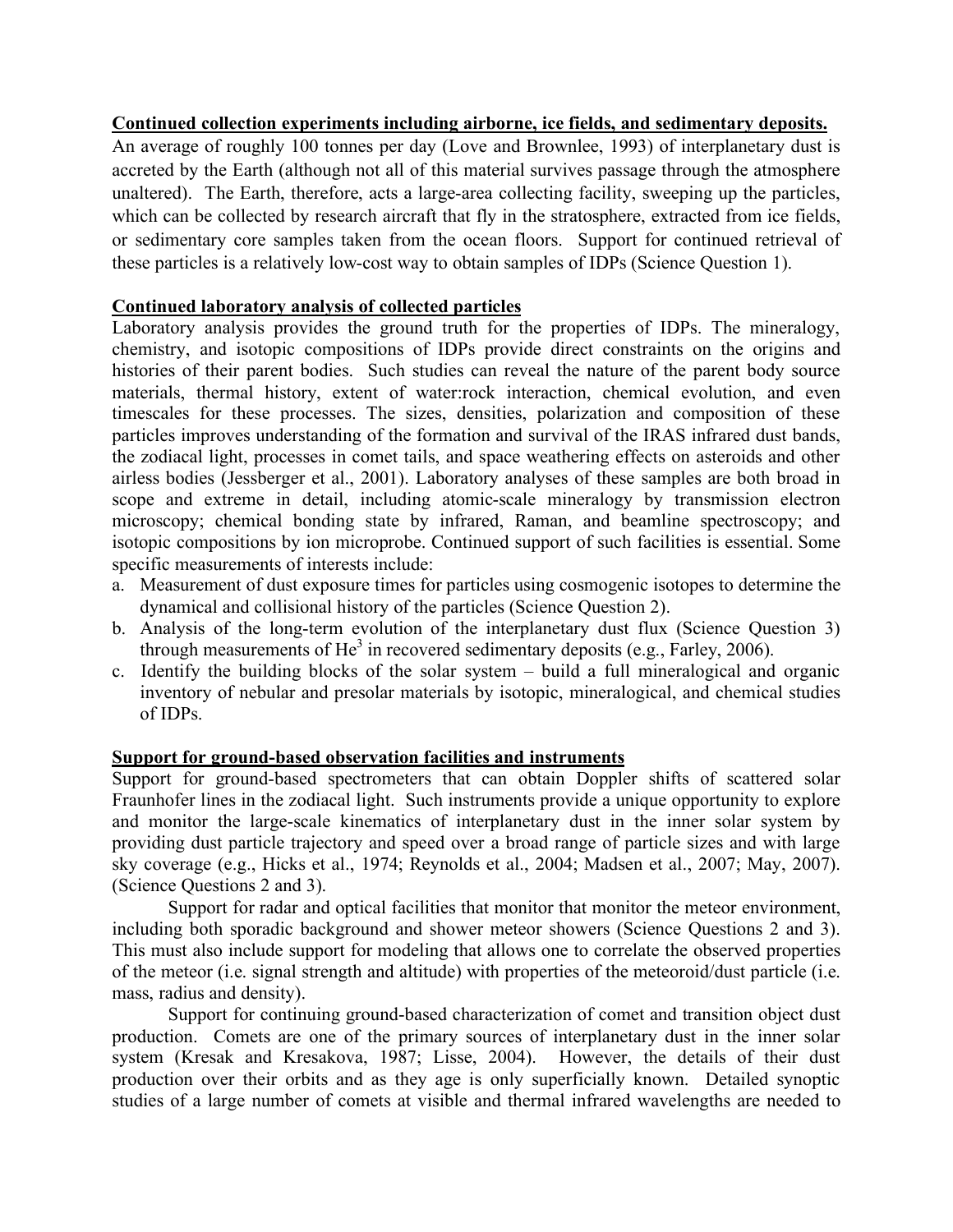better understand this process. The same studies should be applied to transition objects, which are known to experience intense outbursts (e.g., Centaurs: 29P), in order to better understand the dust production mechanism (Trigo-Rodríguez et al., 2008). (Science Questions 2 and 3).

Support for ground-based facilities to map and characterize (through modeling) the meteoroid streams throughout the year and establish meteor showers (Science Questions 2 and 3). There are 360 showers in the IAU Working List of Meteor Showers, only 64 of which are established. Each shower is an archeological record of past comet activity. When the parent body can be identified, it is possible to determine the epoch of ejection and today's threedimensional distribution of the stream in the solar system. Complementary support is also needed for facilities that can increase the efficiency of recovery of meteorites from fresh falls.

#### **Support for data archiving, distribution, and access**

Recent spacecraft data important to the study of interplanetary dust (e.g., Galileo, Ulysses, Cassini, IRAS, COBE) is available in the NASA Planetary Data System or in astrophysics archives. However, compositional and morphologic data on IDPs curated at the Astromaterials Curation Facility at NASA Johnson Space Center are largely captured in pdf files and are not available in a searchable database. (Science Question 1).

### **Support for dynamical modeling**

The orbital evolution of interplanetary dust requires a significant amount of modeling, due to the diverse nature of the dust sources, the different dust production mechanisms, and the complex dynamical and collision evolution of the dust particles. Continued research support is necessary for these ongoing efforts towards producing models that link particles to sources and reproduce the observed structure of the interplanetary dust complex. Creation of a global zodiacal cloud model is not only of intrinsic interest to those who study interplanetary dust, but is also important to researchers whose sole interest is to remove it as a foreground contaminant in observations of diffuse astronomical structure at wavelengths spanning the UV through the far-IR (e.g., Hauser and Dwek, 2001). (Science Questions 2, 3, and 4).

# **Support for spaceborne facilities and instruments**

Spaceborne observations of meteors in the Earth's atmosphere make it possible to study the bulk carbon content of meteoroids. Ground-based observations of meteors provide data on their main element abundances via impact induced breakdown spectroscopy, but the more interesting bulk carbon content can only be measured by spaceborne sensors that can see the strong UV emissions of atomic carbon. (Science Question 1).

# **IV. Technology Needs**

# **Trajectory Sensor**

In order to test models of the evolution of dust particles and identify sources (Science Question 2), we need to be able to accurately determine their velocity vectors. There should be investment in dust trajectory sensors that make use of the electric charge that all particles in space carry (Srama et al., 2006; Auer et al., 2008). The utility of such a system has been demonstrated by the Cassini Comic Dust Analyzer (CDA) (Kempf et al., 2004), but needs to be explored for large area detectors.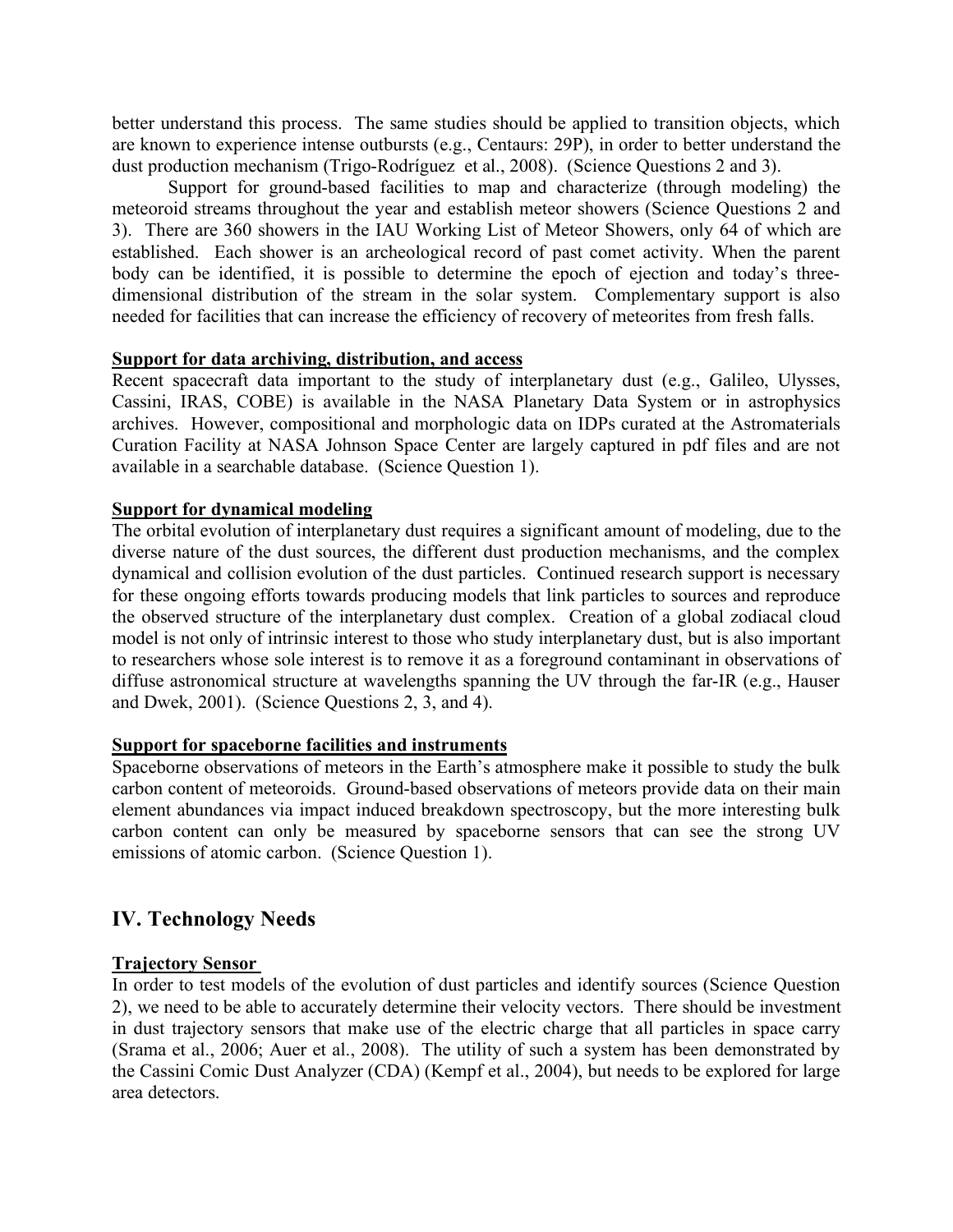## **Dust Mass Spectrometer/Collector**

Spacecraft dust analyzers have been too small  $( $0.01 \text{ m}^2$ )$  or less to accurately measure the low dust fluxes in interplanetary space. It is feasible to build a much larger area ( $> 0.1 \text{ m}^2$ ) mass analyzer based on a reflectron mass spectrometer design (e.g., Sternovsky et al., 2007; Srama et al., 2008). One method is to use a mass spectrometer. It has been determined that an instrument could obtain mass spectra with a resolution five times better  $(M/\Delta M > 100)$  than that of the Cassini CDA and that is also well suited to determine the composition of particles with impact velocities above 100 km/s.

### **Precision Capture Technologies**

There should be research into combining the successfully demonstrated technologies of trajectory sensors (above) and aerogel capture (e.g., Brownlee et al., 2006). This would be of particular value for measurements of low fluence IDPs, allowing timing and pointing precision for captured particles. This would allow determining the orbital parameters of specific particles and thus constrain their sources.

### **Nano-Dust and** β**-Meteoroid Analyzer**

β-meteoroids and interplanetary nano-dust have only been observed by impacts on simple detectors and on spacecraft skin. In order to obtain compositional information of this important loss mechanism of zodiacal dust a new type of dust mass spectrometer is needed. This instrument has to resist extended periods of Sun pointing with high thermal heat input and with interferences from solar UV and solar wind exposure. Methods used in space coronagraphs and solar wind instruments need to be employed to solve these problems.

#### **Automated Meteoroid Orbit Surveys**

Detection systems are needed that can measure the trajectories and speeds of bright (+6 to -6 magnitude) meteors in the Earth's atmosphere and determine large numbers of meteoroid orbits, in order to establish meteor showers and identify their parent bodies. Current radar-based systems have limited precision, leaving us with a blurry view of the directions and speed of incoming meteoroids. They also target relatively small meteoroids, which are dominated by sporadic meteoroids from which meteor showers are difficult to extract. To suppress this background and obtain more precise results in sufficient numbers, technologies need to be developed that efficiently target brighter meteors.

# **V.Major Mission Priorities**

#### **Leveraging Missions to the Outer Solar System**

Missions to the outer solar system will necessarily be of the New Frontiers or Flagship classes. The infrequency and expense of such missions requires maximizing their science return, and including instrumentation capable of studying outer solar system dust is a high (Science Question 4a). The instrument suite considered should include particle detectors (sensitive to individual small particles and capable of determining orbital information), visible to far-infrared light detectors (capable of imaging the distribution of dust via the sunlight it scatters or the heat it radiates), as well as a spectrometer that can take advantage of the solar Fraunhofer lines to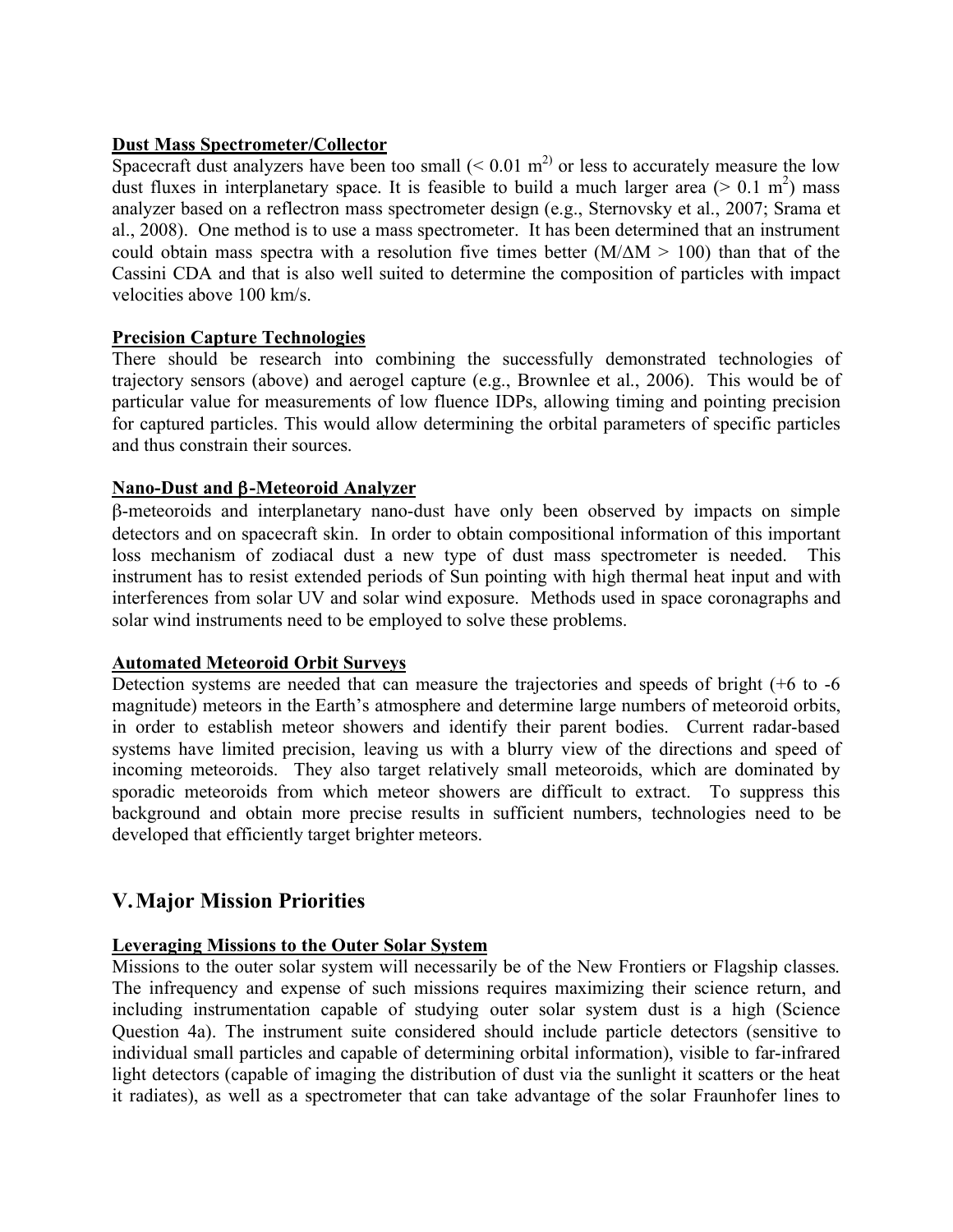distinguish zodiacal from interstellar light and measure dust composition through near-infrared mineral bands (Science Question 1a). It is reasonable to expect dust in the Kuiper belt region to be structured in a way similar to the inner zodiacal cloud and evidence regions of collisional activity (Question 2a).

## **VI. Discovery Science Goals**

Because of the accessibility of the full range of IDPs in the vicinity of the Earth's orbit, Discovery class missions can be designed capable of addressing the entire suite of top-level science questions for interplanetary dust. This is facilitated by the ability to deploy in near-Earth space remote observing facilities, in situ analysis technologies for dust studies, and sample return experiments that can target specific dynamical populations that may better constrain their source regions.

### **VII. Balancing Priorities**

The study of interplanetary dust provides insights in to the nature and evolution of all small bodies in the solar system. In order to maintain the capability of conducting dust experiments on spacecraft to the outer solar system or benefit from a Discovery class dust mission, there needs to be an ongoing level of support for the study of dust production and dynamics, analysis of mission data pertaining to dust, the laboratory analysis of dust particles and their continued collection on the Earth using aircraft and via field work. This research should be ongoing whether or not space-based dust experiments or dust missions are in development or in-flight (though if in-flight, there may be additional research needed for specific mission support).

#### REFERENCES

- A'Hearn, M., Belton, M., Delamere, A., Blume, W. 2005. Deep Impact: A Large-Scale Active Experiment on a Cometary Nucleus. Space Science Reviews 117, 1–21.
- Auer, S. 1998. Impact ionization from silica aerogel. Int. J. Impact Eng. 9, 89–95.
- Auer, S. et al. 2008. Characteristics of a dust trajectory sensor. Review of Scientific Instruments 79, 084501– 084501–7.
- Brownlee, D., Tsou, P., Aleon, J., et al. 2006. Comet 81P/Wild 2 under a microscope. Science 314, 1711–1716.
- Dermott, S., Grogan, K., Durda, D., Jayaraman, S., Kehoe, T., Kortenkamp, S., and Wyatt, M. 2001. Orbital evolution of interplanetary dust. In: Grün, E., Gustafson, B., Dermott, S., Fechtig, H. (Eds.), Interplanetary Dust, pp. 569–640.
- Dikarev, V., Grün, E., Baggaley, J., Galligan, D., Landgraf, M., and Jehn, R. 2004. Modeling the sporadic meteoroid background cloud. Earth, Moon, and Planets 95, 109–122.
- Dikarev, V., Grün, E., Baggaley, J., Galligan, D., Landgraf, M., and Jehn, R. 2005. The new ESA meteoroid model. Advances in Space Research 35, 1282–1289.
- Divine, N. 1993. Five populations of interplanetary meteoroids. J. Geophys. Res. 98, 17029–17048.
- Farley, K. A., Vokrouhlick, D., Bottke, W. F., and Nesvorn, D. 2006. A late Miocene dust shower from the break-up of an asteroid in the main belt. Nature 439, 295–297.
- Grün, E., Staubach, P., Baguhl, M., Hamilton, D.P., Zook, H.A., Dermott, S.F., Gustafson, B.A., Fechtig, H., Kissel, J., Linkert, D., Linkert, G., Srama, R., Hanner, M.S., Polanskey, C., Horanyi, M., Lindblad, B.A., Mann, I.,